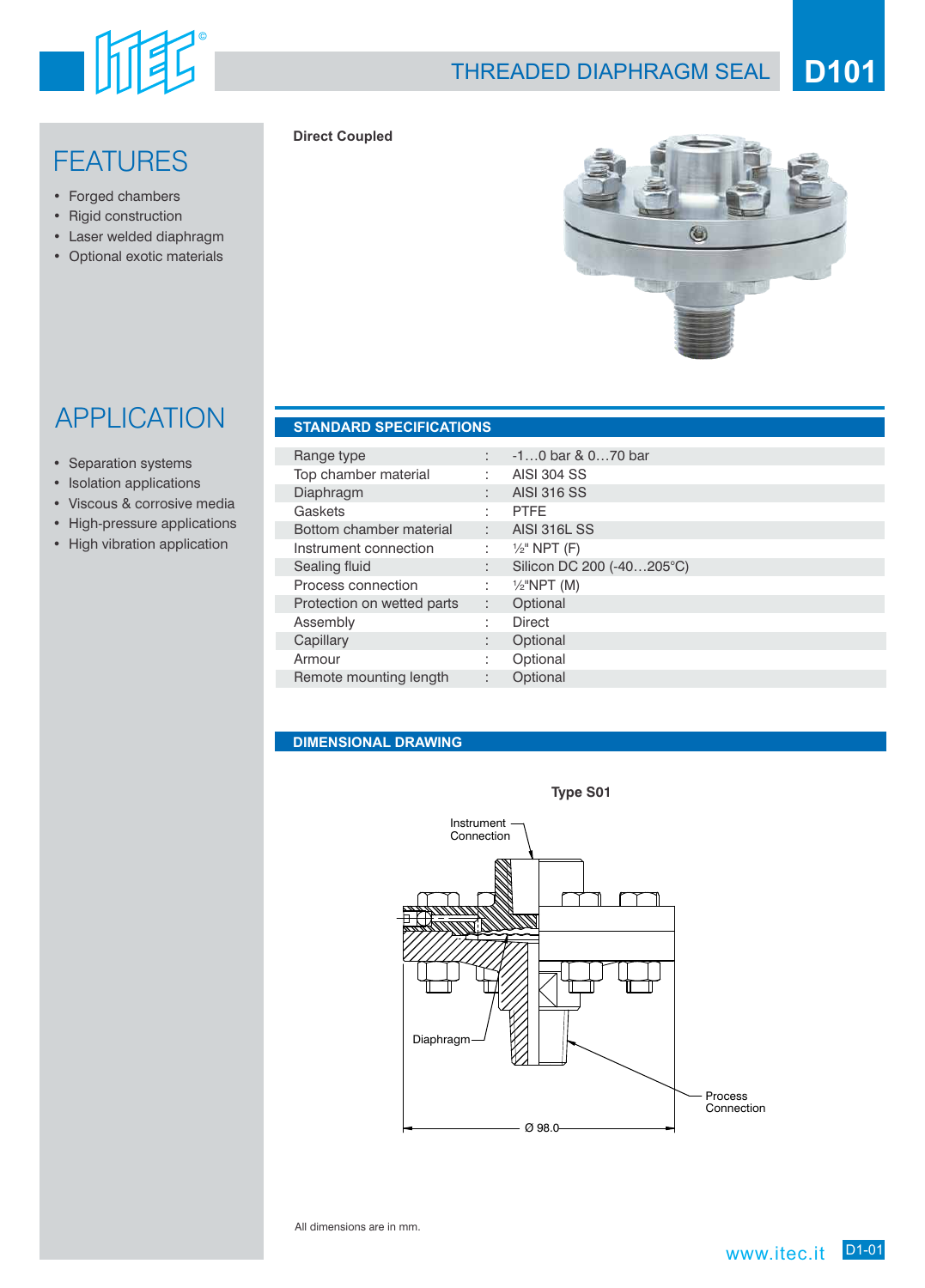

#### **DIMENSIONAL DRAWING**

**Type S02**



**Type S03**



All dimensions are in mm.